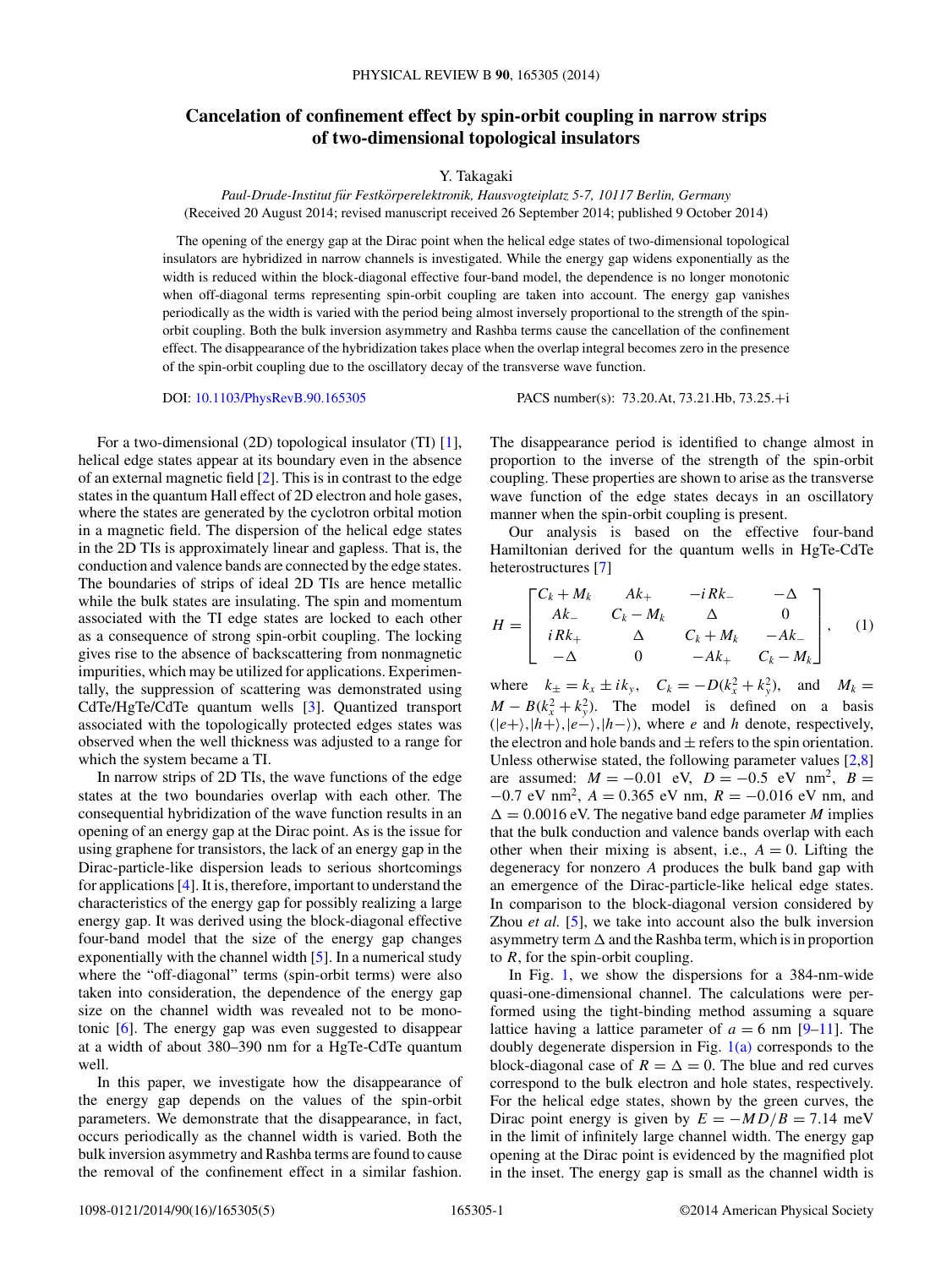<span id="page-1-0"></span>

FIG. 1. (Color online) Dispersions in a 384-nm-wide channel of a CdTe/HgTe/CdTe topological insulator quantum well. The strengths of the spin-orbit coupling were set to be (a)  $R = \Delta = 0$ , (b)  $R =$  $-16$  meV nm and  $\Delta = 0$ , and (c)  $R = -16$  meV nm and  $\Delta = 1.6$ meV. The blue, green, and red curves correspond to the conduction band, edge states, and valence band, respectively. A square tightbinding lattice having a lattice parameter of  $a = 6$  nm was used in calculating the wave number  $k$  for a given energy. The dispersion around the Dirac point is shown with magnified scales in the insets.

large. One notices that the bulk states are quantized due to the transverse confinement in the channel. The hybridization gap is seen to be much smaller than the separations between the quantized energy levels of the bulk states.

As shown in Figs.  $1(b)$  and  $1(c)$ , the spin degeneracy is lifted when the spin-orbit terms are included in the simulations. In order to compare the magnitudes of the spin splitting arising from the bulk inversion asymmetry and Rashba contributions,  $\Delta$  was set to be zero in Fig. 1(b). The bulk inversion asymmetry contribution is manifested to be dominant over the Rashba contribution in the present case.

We now focus our attention on the energy gap that opened at the Dirac point due to the hybridization of the edge states. In Fig. 2, we show the dependence of the magnitude *δE* of the energy gap on the width of the channel. The solid line corresponds to the case of  $R = \Delta = 0$ , for which the energy gap shrinks almost exponentially as the width increases [\[5](#page-3-0)[,12\]](#page-4-0). (The solid line was redrawn for the curve shown by the triangles with an offset, i.e., the two solid lines in Fig. 2 are identical.) The open circles show the situation previously reported in Ref. [\[6\]](#page-3-0), i.e., corresponding to a TI HgTe-CdTe quantum well. The dependence is no longer monotonic in the presence of the spin-orbit coupling ( $|R|, |\Delta| > 0$ ). Moreover, the energy gap nearly vanishes at a width of about 384 nm. We emphasize that the bulk states remain quantized even when the confinement effect for the TI edge states is canceled by the spin-orbit coupling, as evidenced in Fig.  $1(c)$ . In other words, while the spin-obit coupling do not affect the quantization on the bulk states, as one would expect, they appear to be able to suppress the hybridization of the helical edge states.



FIG. 2. (Color online) Dependence of magnitude *δE* of the energy gap at the Dirac point on the width of quasi-one-dimensional TI channel. For the effective four-band Hamiltonian describing the quantum well in a HgTe-CdTe heterostructure,  $R = \Delta = 0$  was assumed for the solid curve. (Note that the two solid curves are identical.) For the open circles, filled circles, and filled triangles, the parameter values were assumed to be  $R = -16$  meV nm and  $\Delta =$ 1.6 meV,  $R = -16$  meV nm and  $\Delta = 6$  meV, and  $R = -600$  meV nm and  $\Delta = 0$ , respectively. The successive energy gap disappearances are indexed using  $n (=1, 2, ...)$  as indicated.

For further investigating the influence of the spin-orbit coupling on the hybridization energy gap, the value of  $\Delta$ was increased for the filled circles in Fig. 2 from 1.6 to 6 meV.We note that the values of the parameters in the effective four-band model change as the thickness of the HgTe/CdTe quantum well is varied  $[8]$ . The simulated situation can thus be experimentally realized, at least, to a certain extent. The width for the vanishing energy gap shifts to be smaller as *-* is increased. Moreover, the energy gap is seen to vanish repeatedly as the width is varied. For convenience, we index the series of the energy gap disappearance using *n*, as illustrated in Fig. 2.

We plot in Fig. [3](#page-2-0) the channel widths  $W_n$  for which the energy gap vanishes. The data obtained by varying the value of  $\Delta$  between 2.4 and 16 meV are shown by the circles. The curves show fittings of the  $n$  dependence of  $W_n$  assuming linear dependencies. The disappearance of the energy gap when the channel width is varied is demonstrated to take place almost exactly periodically. The period decreases with increasing  $\Delta$ . As manifested in the inset, the straight lines nearly merge at a common point. We, therefore, find an approximate relationship  $W_n = f(\Delta)(n - n_0) + W_0$  with  $n_0 \approx 0.38$  and  $W_0 \approx 18$  nm. We note that slight deviations from these values of  $n_0$  and  $W_0$ are noticed as  $\Delta$  approaches zero.

The dependence of  $W_n$  on  $\Delta$  is shown in Fig. [4\(a\).](#page-2-0) Approximate power-law dependencies of  $W_n$  on  $\Delta$  are found, where the power-law exponent is suggested to be nearly independent of *n*. In fact, the slope  $f(\Delta)$  for the lines in Fig. [3](#page-2-0) is almost exactly in proportion to  $\Delta^{-1}$ , see Fig. [4\(b\).](#page-2-0) (We would like to remind the readers that the dependence found in Fig. [3](#page-2-0) is completely linear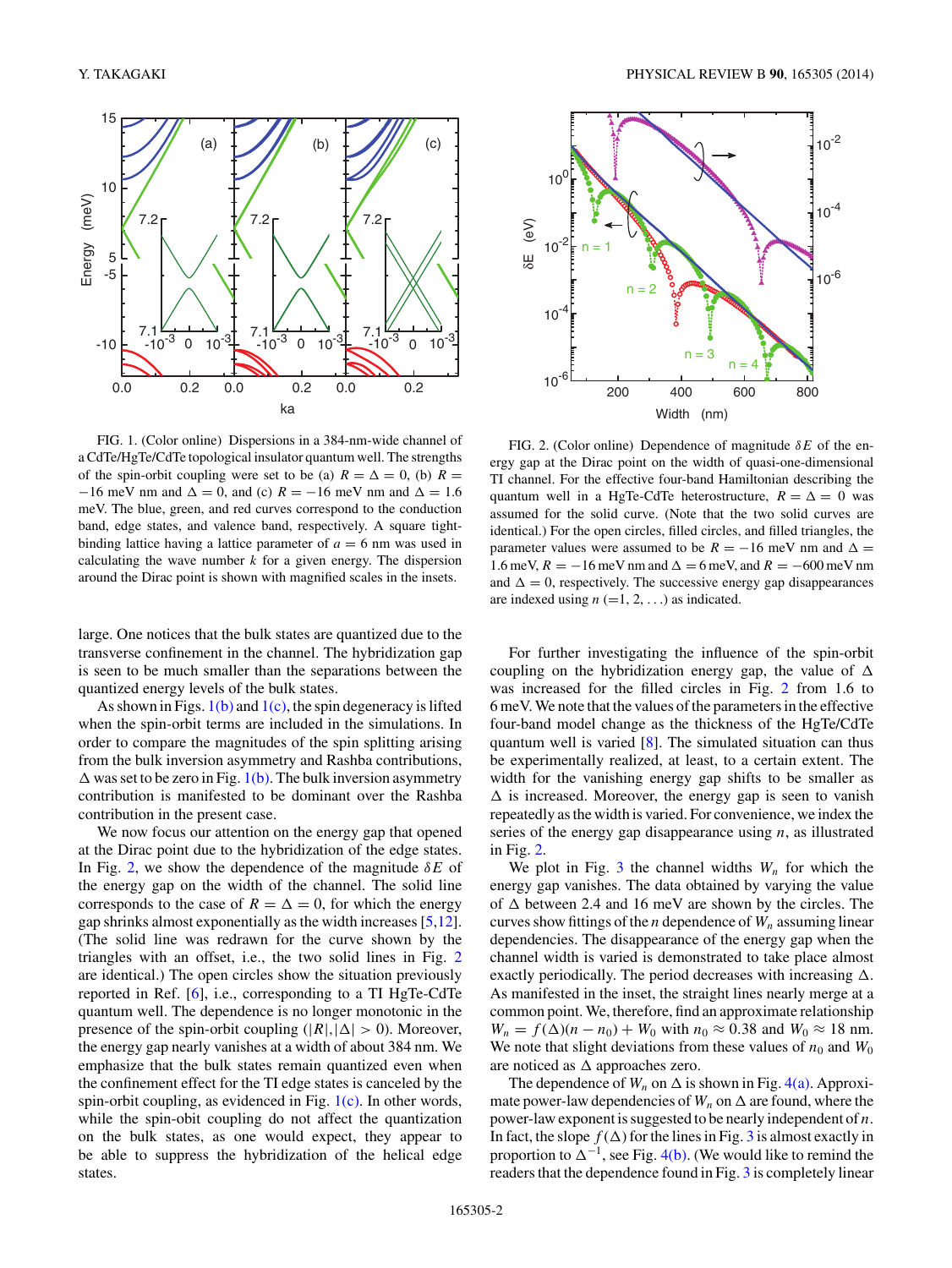<span id="page-2-0"></span>

FIG. 3. (Color online) Widths *Wn* for the *n*th energy gap disappearance at the Dirac point. The numerical data are shown by the circles. The lines show fits to linear dependencies. The slope of the lines decreases monotonically with increasing  $\Delta$ . The value of  $\Delta$  was varied as 2.4, 3, 4, 5, 6, 7, 8, 10, 12, 14, and 16 meV for the cases from left to right, respectively. The approximate merging of the lines at a common point is shown in detail in the inset.

within numerical accuracies.) Here, the line manifests a dependence  $\alpha \Delta^{-1}$ . Our numerical results thus obey the following relationship

$$
W_n = cX^{\nu}(n - n_0) + W_0 \tag{2}
$$



FIG. 4. (Color online) (a) Variation of widths *Wn* for the *n*th energy gap disappearance at the Dirac point with strength  $\Delta$  of spin-orbit coupling originating from bulk inversion asymmetry. The circles show the numerical data for  $n = 1, 2, 3, \ldots$ 10. The behavior described by Eq. (2) is shown by the solid curves. The dotted lines show the prediction by Eq. [\(7\)](#page-3-0). (b) Dependence of slopes  $f(\Delta)$  for lines in Fig. 3 on  $\Delta$ . The line shows a relationship  $f(\Delta) \propto \Delta^{-1}.$ 



FIG. 5. (Color online) Dependencies of  $W_n$  and  $g(R)$  on strength *R* of Rashba spin-orbit coupling. The filled circles show the widths *Wn* for the *n*th energy gap disappearance at the Dirac point with  $n = 1, 2, 3$ , and 4. The thin solid curves show the behavior described by Eq. (2). The open circles show the slopes  $g(R)$  of the lines in the inset. The thick solid line shows a relationship  $g(R) \propto |R|^{-0.9}$ . Variation of *n* dependence of  $W_n$  when *R* is varied is shown in the inset. The numerical data are shown by the circles. The lines show fits to linear dependencies. The value of −*R* is 0.5, 0.6, 0.8, 1, 1.1, 1.2, 1.3, and 1.4 eV nm for the cases from top to bottom, respectively.

with  $X = \Delta$  being the strength of the spin-orbit coupling and  $v = -1$ . The solid curves in Fig. 4(a) show the behavior described by Eq. (2). It may be noteworthy that the power-law dependence of  $W_n$  on  $\Delta$  becomes less accurate for smaller *n* in Fig.  $4(a)$  as a consequence of  $W_0$  not being zero.

The elimination of the hybridization energy gap by the spin-orbit coupling occurs similarly also when the Rashba contribution is significant. The value of *R* was set to −0*.*6 eV nm for the triangles in Fig. [2](#page-1-0) instead of−0*.*016 eV nm. Here,  $\Delta = 0$  was assumed to suppress the bulk inversion asymmetry contribution.  $(\Delta = 0$  is kept throughout the discussion regarding the Rashba contribution below.) The characteristics of *Wn* associated with the Rashba term are summarized in Fig. 5. One can again extract an approximate relationship given by Eq. (2), similar to the case associated with the bulk inversion asymmetry term. For the numerical results in Fig. 5, we obtain  $n_0 \approx 0.5$  and  $W_0 \approx -37$  nm with  $X = |R|$ . We emphasize that the power-law exponent for the slopes  $g(R)$ was gentler than for  $f(\Delta)$ . The thick solid line in Fig. 5 shows a dependence where  $v = -0.9$ . In comparison to the prediction by Eq. (2), which is shown by thin solid curves in Fig. 5, the deviation increases rapidly for  $n = 1$  when  $|R| > 1$  eV nm.

Regarding the curve shown by the triangles in Fig. [2,](#page-1-0) *δE* at widths away from the energy gap disappearances is larger than that when the spin-orbit coupling is absent. This is a general behavior when the spin-orbit coupling is strong. The exponential decay of *δE* with width becomes milder as the spin-orbit coupling is made stronger. The trend is recognizable also for the curve shown by the filled circles in Fig. [2.](#page-1-0) Due to the exponential decay of the edge wave function into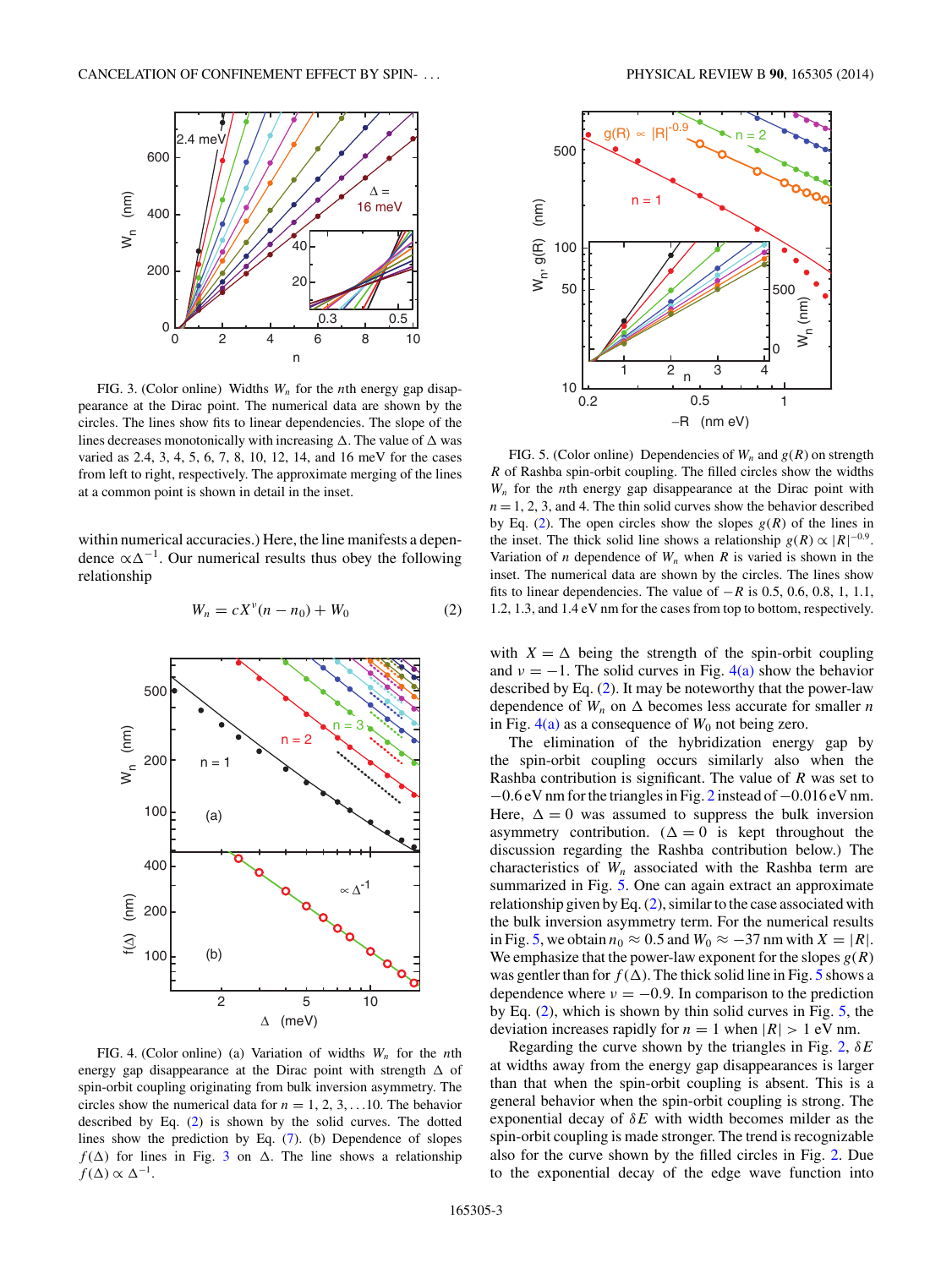<span id="page-3-0"></span>the interior of the channel, both the hybridization energy gap and the matrix element associated with the spin-orbit interaction exhibit nearly the same exponential dependence on the channel width  $[12]$ . The energy gap is, as a consequence, comparable in size with the spin splitting associated with the spin-orbit interaction  $[13]$ , as one finds in the insets of Fig. [1.](#page-1-0)

In the remainder of the paper, we show that the disappearance of the energy gap occurs as the hybridization of the edge states can be absent in the presence of the spinorbit coupling when the overlap integral vanishes. We solve the wave function analytically to investigate the overlap of the edge states at the two boundaries of a channel. Using the trial function  $\varphi(y) \propto e^{\lambda y}$ , the secular equation is obtained as

$$
(B2 - D2)\lambda4 + [2(MB + DE) - A2]\lambda2 + M2 - E2 + \Delta2
$$
  
= ±i $\sqrt{4A2\Delta2\lambda2 + [M + E + (B - D)\lambda2]2R2\lambda2}$ . (3)

If the spin-orbit coupling is turned off ( $\Delta = R = 0$ ), there exist solutions corresponding to the edge states having real *λ* [5]. However, *λ*s acquire imaginary parts even for these edge states when  $|\Delta|$ ,  $|R| > 0$ . The wave functions associated with the edge states no longer decay monotonically in the transverse direction but oscillate sinusoidally.

Let us now ignore the Rashba term, for simplicity. For small  $|\Delta|$ ,  $\lambda = \alpha + i\beta$  is obtained as

$$
\alpha^2 = F \pm \sqrt{F^2 - \frac{M^2 - E^2}{B^2 - D^2}},\tag{4}
$$

$$
\frac{1}{\beta} = \frac{2(B^2 - D^2)}{A\Delta} \sqrt{F^2 - \frac{M^2 - E^2}{B^2 - D^2}},
$$
\n(5)

where  $F = [A^2 - 2(MB + DE)]/[2(B^2 - D^2)]$ . We employ model wave functions  $\varphi_1(y) \propto e^{-\alpha y} \sin(\beta y)$  and  $\varphi_2(y) \propto$  $e^{-\alpha(W-y)}\sin[\beta(W-y)]$  for the two edges of a channel with width *W*. The overlap is then estimated to be

$$
\int_0^W \varphi_1 \varphi_2 dy \propto e^{-\alpha W} \bigg[ \frac{\sin(\beta W)}{\beta W} - \cos(\beta W) \bigg] = e^{-\alpha W} \Gamma(\beta W). \tag{6}
$$

The overlap integral vanishes quasi-periodically as *W* is varied. The widths  $W_n$  for the vanishing energy gap are given by

$$
W_n = \frac{\sqrt{B^2 - D^2}}{\Delta} \sqrt{\frac{A^2}{B^2 - D^2} - 4\frac{M}{B}} \gamma_n, \tag{7}
$$

where  $\gamma_1 = 4.49$ ,  $\gamma_2 = 7.73$ ,  $\gamma_3 = 10.9$ ,  $\gamma_4 = 14.07$ ,  $\gamma_5 =$ 17.22, ... are the solutions of  $\Gamma(\gamma) = 0$ . Note that  $E =$ −*MD/B* is satisfied when the energy gap vanishes. The dotted lines in Fig. [4](#page-2-0) show the predictions. Given the simplifications introduced to derive Eq. (7), the nearly quantitative agreement with the numerical results is satisfactory. In particular, the periodicity of  $W_n$  with  $n$  is in excellent agreement.

For a certain range of material parameters, the imaginary part of  $\lambda$  is not zero even in the absence of the off-diagonal spin-orbit terms [\[14\]](#page-4-0). The energy gap at the Dirac point shrinks similarly in this case exhibiting a periodic dependence on the channel width. These special edge states are, however, absent in HgTe quantum wells [\[14\]](#page-4-0). The mechanism presented in the present paper can provide gap closing, in contrast, regardless of the material parameters so long as the off-diagonal spin-orbit terms cannot be ignored.

The energy gap opening due to hybridization takes place not only in narrow wires of 2D TIs but also in thin films of threedimensional (3D) TIs, such as  $Bi<sub>2</sub>Se<sub>3</sub>$ . In  $Bi<sub>2</sub>Se<sub>3</sub>$  films, the hybridization becomes crucial when the thickness is smaller than 6 nm [1]. The band structure in thin  $Bi<sub>2</sub>Se<sub>3</sub>$  films can be described by a model resembling Eq.  $(1)$  [\[14,15\]](#page-4-0), and so the offdiagonal spin-orbit terms are expected to alter the energy gap size also for 3D TIs. We note that the energy gap in 3D TIs, as a matter of fact, has been shown to depend on the film thickness in an oscillatory manner [\[15–17\]](#page-4-0). This phenomenon, however, presumably results from the special edge states as the oscillation period is independent on the off-diagonal spin-orbit terms.

In conclusion, we have demonstrated that there exist situations where the energy gap induced by the hybridization of the edge states in narrow strips of a 2D TI is almost completely erased by the spin-orbit interactions. The cancellation of the confinement effect occurs periodically as the channel width is varied. For the bulk inversion asymmetry and Rashba terms, the period has been evaluated to be almost inversely proportional to the strength of the spin-orbit coupling. We have identified that the wave function of the edge states decays sinusoidally in the transverse direction in the presence of the spin-orbit interactions. The overlap between the edge states at the two boundaries of the channel thereby vanishes at certain channel widths. Our work thus demonstrates that the off-diagonal spin-orbit terms affect the physics in 2D TIs in a qualitative manner.

- [1] M. Z. Hazan and C. L. Kane, [Rev. Mod. Phys.](http://dx.doi.org/10.1103/RevModPhys.82.3045) **[82](http://dx.doi.org/10.1103/RevModPhys.82.3045)**, [3045](http://dx.doi.org/10.1103/RevModPhys.82.3045) [\(2010\)](http://dx.doi.org/10.1103/RevModPhys.82.3045).
- [2] M. König, H. Buhmann, L. W. Molenkamp, T. L. Hughes, C.-X. Liu, X.-L. Qi, and S.-C. Zhang, [J. Phys. Soc. Jpn.](http://dx.doi.org/10.1143/JPSJ.77.031007) **[77](http://dx.doi.org/10.1143/JPSJ.77.031007)**, [031007](http://dx.doi.org/10.1143/JPSJ.77.031007) [\(2008\)](http://dx.doi.org/10.1143/JPSJ.77.031007).
- [3] M. König, S. Wiedmann, C. Brüne, A. Roth, H. Buhmann, L. W. Molenkamp, X.-L. Qi, and S.-C. Zhang, [Science](http://dx.doi.org/10.1126/science.1148047) **[318](http://dx.doi.org/10.1126/science.1148047)**, [766](http://dx.doi.org/10.1126/science.1148047) [\(2007\)](http://dx.doi.org/10.1126/science.1148047).
- [4] M. C. Lemme, Solid State Phenomena **156**, 499 (2010).
- [5] B. Zhou, H.-Z. Lu, R.-L. Chu, S.-Q. Shen, and Q. Niu, [Phys. Rev. Lett.](http://dx.doi.org/10.1103/PhysRevLett.101.246807) **[101](http://dx.doi.org/10.1103/PhysRevLett.101.246807)**, [246807](http://dx.doi.org/10.1103/PhysRevLett.101.246807) [\(2008\)](http://dx.doi.org/10.1103/PhysRevLett.101.246807).
- [6] Y. Takagaki, [J. Phys.: Condens. Matter](http://dx.doi.org/10.1088/0953-8984/24/43/435301) **[24](http://dx.doi.org/10.1088/0953-8984/24/43/435301)**, [435301](http://dx.doi.org/10.1088/0953-8984/24/43/435301) [\(2012\)](http://dx.doi.org/10.1088/0953-8984/24/43/435301).
- [7] B. A. Bernevig, T. L. Hughes, and S.-C. Zhang, [Science](http://dx.doi.org/10.1126/science.1133734) **[314](http://dx.doi.org/10.1126/science.1133734)**, [1757](http://dx.doi.org/10.1126/science.1133734) [\(2006\)](http://dx.doi.org/10.1126/science.1133734).
- [8] D. G. Rothe, R. W. Reinthaler, C.-X. Liu, L. W. Molenkamp, S.-C. Zhang, and E. M. Hankiewicz, [New J. Phys.](http://dx.doi.org/10.1088/1367-2630/12/6/065012) **[12](http://dx.doi.org/10.1088/1367-2630/12/6/065012)**, [065012](http://dx.doi.org/10.1088/1367-2630/12/6/065012) [\(2010\)](http://dx.doi.org/10.1088/1367-2630/12/6/065012).